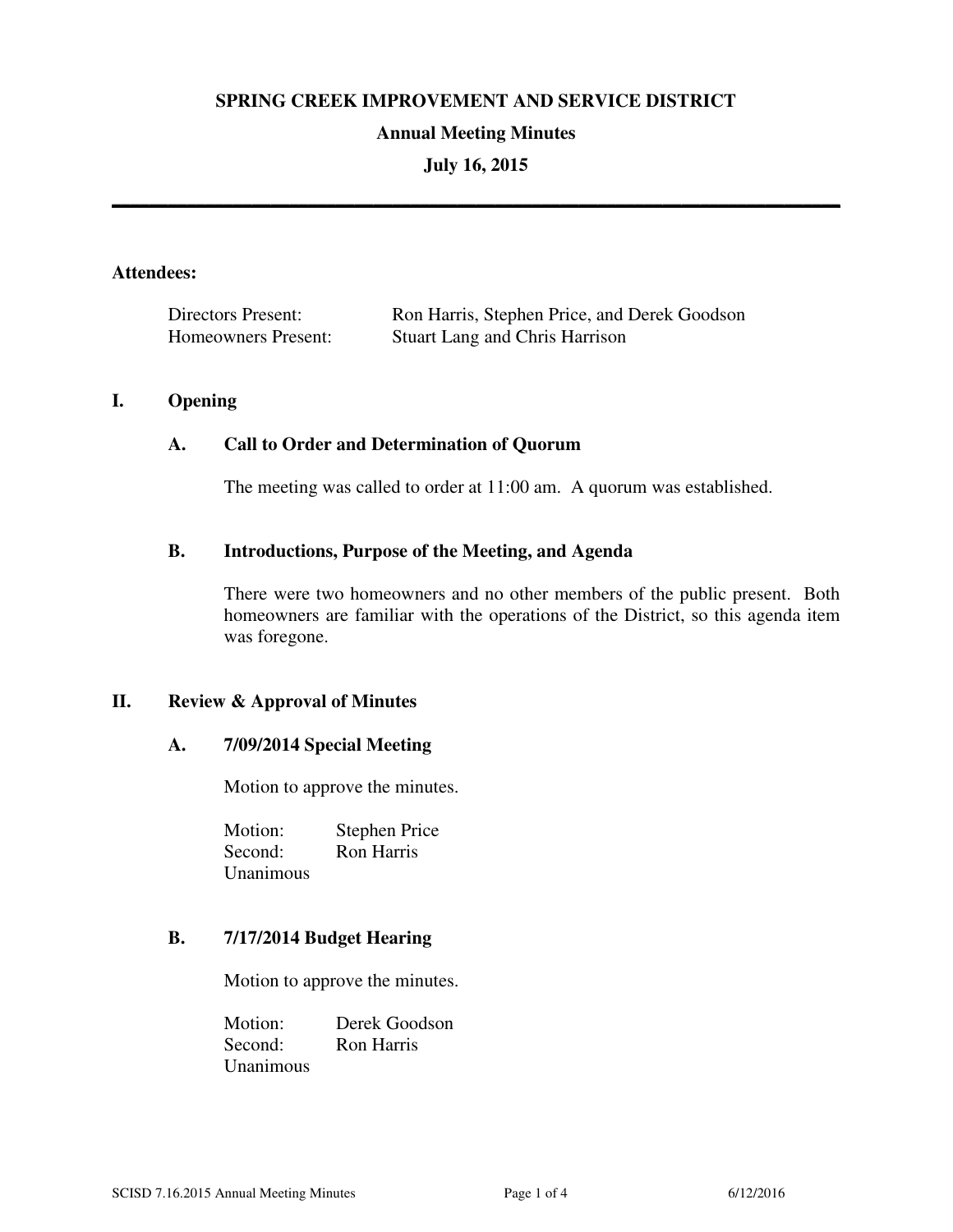# **C. 7/17/2014 Annual Meeting**

Motion to approve the minutes.

Motion: Derek Goodson Second: Ron Harris Unanimous

# **D. 5/29/2015 Special Meeting**

Motion to approve the minutes.

Motion: Derek Goodson Second: Ron Harris Unanimous

# **III. Financial Report**

Derek Goodson distributed and reviewed the Treasurer's Report, dated July 16<sup>th</sup>. He reported that the overall finances of the District continue to be satisfactory and that the fiscal year 2015 operating results have emerged generally as expected. The District's bank account balance as of June  $30<sup>th</sup>$  was \$175,111. A total of \$312,978 in assessments for FY 2015 has been collected by the County and received by the District as of June  $8<sup>th</sup>$ ; this total includes a little under \$13,000 applicable to prior years. The remaining outstanding amount of assessments for the fiscal year just completed is estimated to be \$30,270. There are no outstanding payment amounts at the time of the Treasurer's report, and there are no unpaid expenses to be approved. Also see item V.D below regarding the District's bond/loan repayment amounts coming due prior to the next Annual Meeting

**IV. Budget Hearing** – The Annual Meeting was temporarily adjourned for the Budget Hearing; then it was reopened for consideration of the remainder of the agenda.

# **V. Old and New Business**

## **A. Water and Sewer Systems**

- 1. Well controls panels and well house building improvements Stephen Price reported that this work has been completed.
- 2. Water system pumps and motors

Stephen Price reported that all pumps and motors are operational and appear to be in good condition. He agreed to look into the possibility of purchasing an additional motor for backup purposes.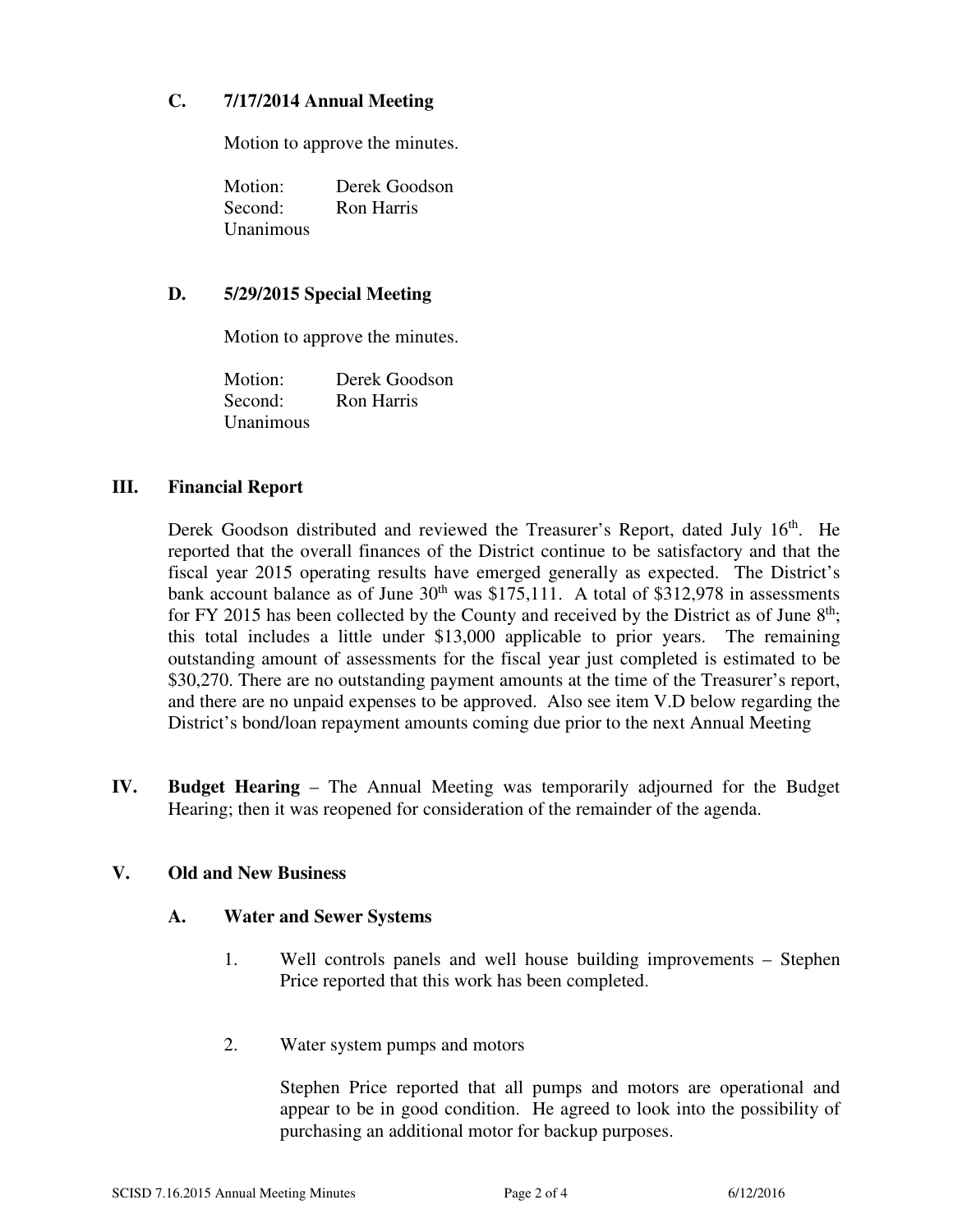- 3. Backup alert/alarm systems Stephen Price reported that he is working with his maintenance department and Nelson Engineering on the identification and installation of a backup alert/alarm system and process for the water level in the water storage tank.
- 4. Water meters that are inoperative, non-reporting, or not in place Stephen Price agreed to have his maintenance department identify such locations and take corrective action.
- 5. Sewer cleaning and inspection  $-3<sup>rd</sup>$  phase

Stephen Price reported that the  $3<sup>rd</sup>$  phase is slated for the spring of 2016. Derek Goodson confirmed that the budget for FY 2016 makes provision for such costs.

## **B. Roads** – Deferred.

## **C. Financial Matters**

1. Budget and assessment schedule for FY 2016

Derek Goodson reminded the Directors that a preliminary FY 2016 budget and the key assumptions underlying it were reviewed and discussed at the last Special Meeting of the Board. The Proposed Budget was presented and discussed at the Budget Hearing just completed. It was noted that no homeowner or public input or comments have been received.

Motion to approve and adopt the FY 2016 budget and assessment schedule, as presented by Derek Goodson at the Budget Hearing.

| Motion:   | <b>Ron Harris</b> |
|-----------|-------------------|
| Second:   | Derek Goodson     |
| Unanimous |                   |

2. Adjustments to assessments for water usage by homeowner category – See corresponding discussion item in Budget Hearing minutes.